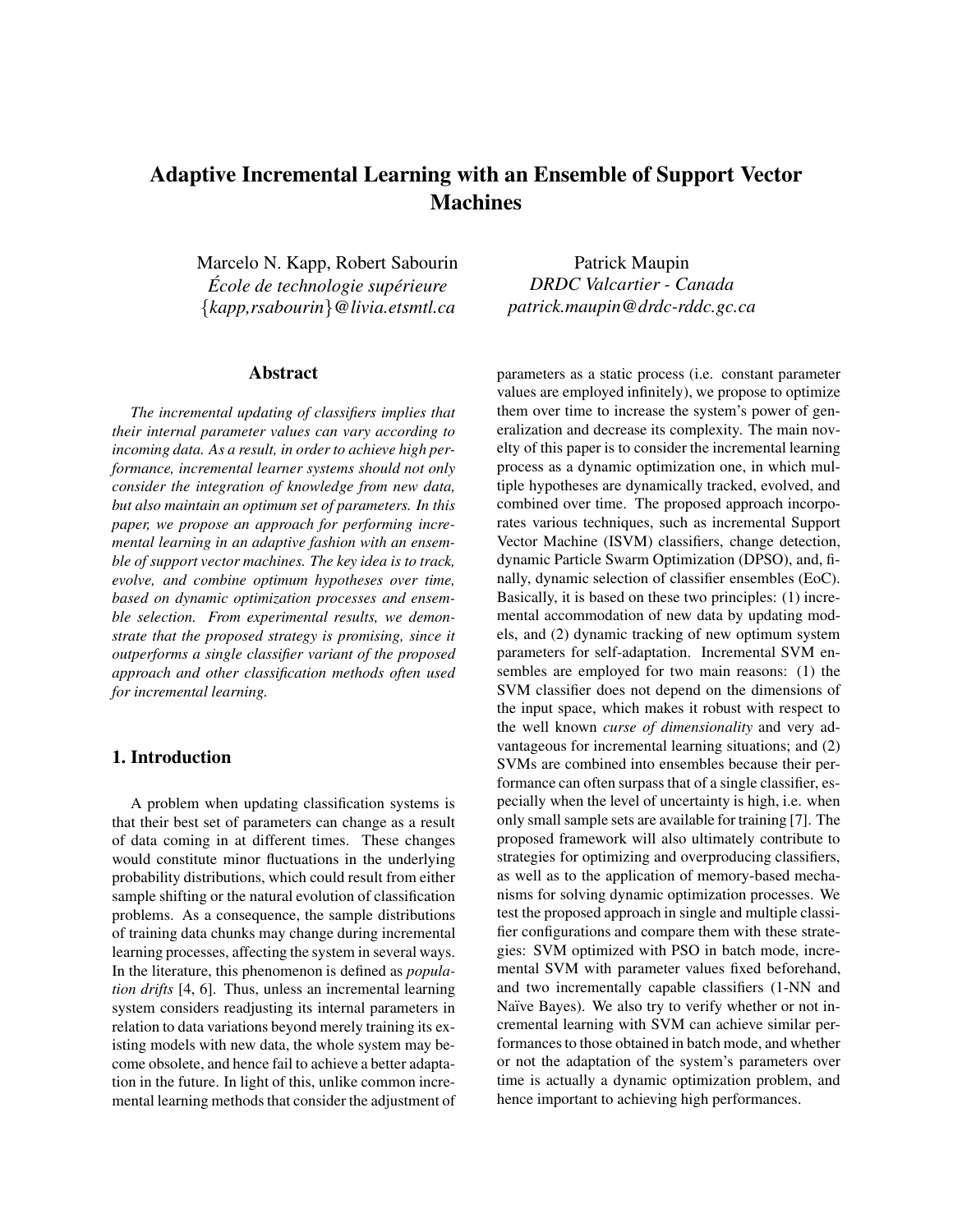# **2 Proposed Approach**

From the literature, it can be noted that, no matter what the incremental learning approach, no consideration has been given to the tuning of system parameters over time. In other words, systems are always updated based on the same fixed parameter values, or at the classifier combination levels in ensemble approaches. Thus, the updating of classifiers with the adaptation of their parameters has not yet been investigated. Furthermore, recent results indicate that using well-tuned incremental ensemble learners could achieve better than merely moderate performances [5]. In this connection, we propose an approach for adaptive incremental learning that regards the incremental learning process as a dynamic optimization one. In particular, it performs adaptive incremental learning by optimizing, selecting, and combining incremental SVM classifiers over time. More specifically, it is designed to dynamically indicate optimum solutions for sequences of datasets  $\mathcal{D}(k)$ , either by using the best solutions found to that point, or by starting new dynamic optimization processes. As we employ ISVMs as our base classifiers and DPSO for searching for optimum hyperparameter values, each solution **s** represents a particle codifying an SVM hyperparameter set, e.g.  $\{C, \gamma\}$ . Change detection mechanisms monitor novelties in the objective function  $\mathcal{F}$ , and indicate how the system must act. The models generated are updated from incoming data, and then dynamically selected and combined into an ensemble  $\mathcal{C}^*$ . The method is implemented based on a framework composed of five main modules: change detection, adapted grid-search, DPSO, incremental SVMs, and decision fusion. It represents some upgrades implemented since our first version was introduced in [3], such as the use of incremental classifiers, dynamic selection, and the building of ensembles from optimized models. The way in which the proposed approach works is set out in Algorithm 1. Below, we detail each module.  $\Delta$  represents a set of data *sv* composed of support vectors and relevant samples *rs* selected during the training of the final classifier from the best particle **s**∗. Therefore,  $\Delta = \{sv^* \cup rs\}$ , where sv<sup>\*</sup> refers to support vectors obtained from the final incremental model M<sup>∗</sup> trained with hyperparameters found by the best particle **s**∗. SV denotes the set of support vectors *sv* from incremental models obtained after final training of all  $P$  particles from a Swarm  $S(k-1)$ , i.e.  $SV = \{sv_j\}_{j=1}^P$ . C represents an ensemble composed of all models (i.e. classifiers)  $\mathcal{M}_i$ . So,  $\mathcal{C} = {\{\mathcal{M}_i\}}_{i=1}^P$ , where P is the maximum number of optimized solutions. Finally, for the sake of simplicity, in the equations,  $\mathcal{D}(k)$  represents the merging of new data and the current knowledge stored.

#### **Algorithm 1** Adaptive Incremental Learning (AIL)

- 1: **Input:** A training set of data  $\mathcal{D}(k)$ .
- 2: **Output:** Optimized SVM classifier/ensemble.
- 3: recall\_system\_memory\_stm( $\mathbf{s}^*(k-1)$ , $S(k-1)$ )
- 4: **if** there is a  $S(k-1)$  **then**<br>5: Check the preceding bes
- Check the preceding best solution  $\mathbf{s}*(k-1)$  regarding the dataset  $\mathcal{D}(k)$
- 6: **if** Change Detection( $\mathbf{s}^*(k-1)$ , $\mathcal{D}(k)$ ) **then**<br>7: Activate the adapted grid-search module a
- Activate the adapted grid-search module and get solution **s** (*k*)
- 8: **if** Change Detection( $\mathbf{s}'(k)$ , $\mathcal{D}(k)$ ) **then**
- 9: Activate the DPSO module
- 10: **end if**
- 11: **end if**
- 12: **else**
- 13: Activate the DPSO module
- 14: **end if**
- 15: upgrade\_system\_memory\_stm( $\mathbf{s}^*(\cdot), \mathcal{S}(\cdot)$ ).
- 16: Train/update/combine the final incremental SVM classifiers from incoming data  $\mathcal{D}(k)$ ,  $\Delta(k)$ , and *SV*.

• **Change Detection:** This module monitors differences in the objective function values, in this case cross-validation error estimations  $\epsilon$  obtained for a best solution **s**<sup>∗</sup> on the datasets  $\mathcal{D}(k - 1)$  and  $\mathcal{D}(k)$ , i.e.  $\epsilon(\mathbf{s}^*, \mathcal{D}(k-1))$  and  $\epsilon(\mathbf{s}^*, \mathcal{D}(k))$ , respectively. If the solution is found not to be satisfactory for the process, then a further searching level is activated. The adequacy of a solution is related to a stable region, i.e. if the objective function value computed does not lie in a "stable" region, which is computed through the maximum expected difference  $\delta_{max}$  between the objective function values at the 90% confidence level using a normal approximation to the binomial distribution (see Equations 1 and 3) [2].

$$
\delta_{max} = z_{0.9} \times \sqrt{\sigma} = 1.282 \times \sqrt{\sigma}
$$
 (1)

Where  $\sigma$  is computed by, where  $W(\cdot)$  is the dataset size:

$$
\sigma = \frac{\epsilon(\mathbf{s}^*, \mathcal{D}(k-1)) \times (1 - \epsilon(\mathbf{s}^*, \mathcal{D}(k-1)))}{W(\mathcal{D}(k-1))}
$$
(2)  
+ 
$$
\frac{\epsilon(\mathbf{s}^*, \mathcal{D}(k)) \times (1 - \epsilon(\mathbf{s}^*, \mathcal{D}(k)))}{W(\mathcal{D}(k))}
$$

• **Adapted Grid-Search:** This module identifies optimum solutions through the re-evaluation of knowledge acquired from previous optimizations carried out by our DPSO module with respect to the current data  $\mathcal{D}(k)$ . This knowledge is represented by a set  $S(k - 1)$  of optimized solutions stored in a short term memory (STM).

• **Dynamic Particle Swarm Optimization - DPSO:** The DPSO module indicates new optimum solutions by means of dynamic optimization processes, the goals of which are: (1) to work on multi-modal search spaces,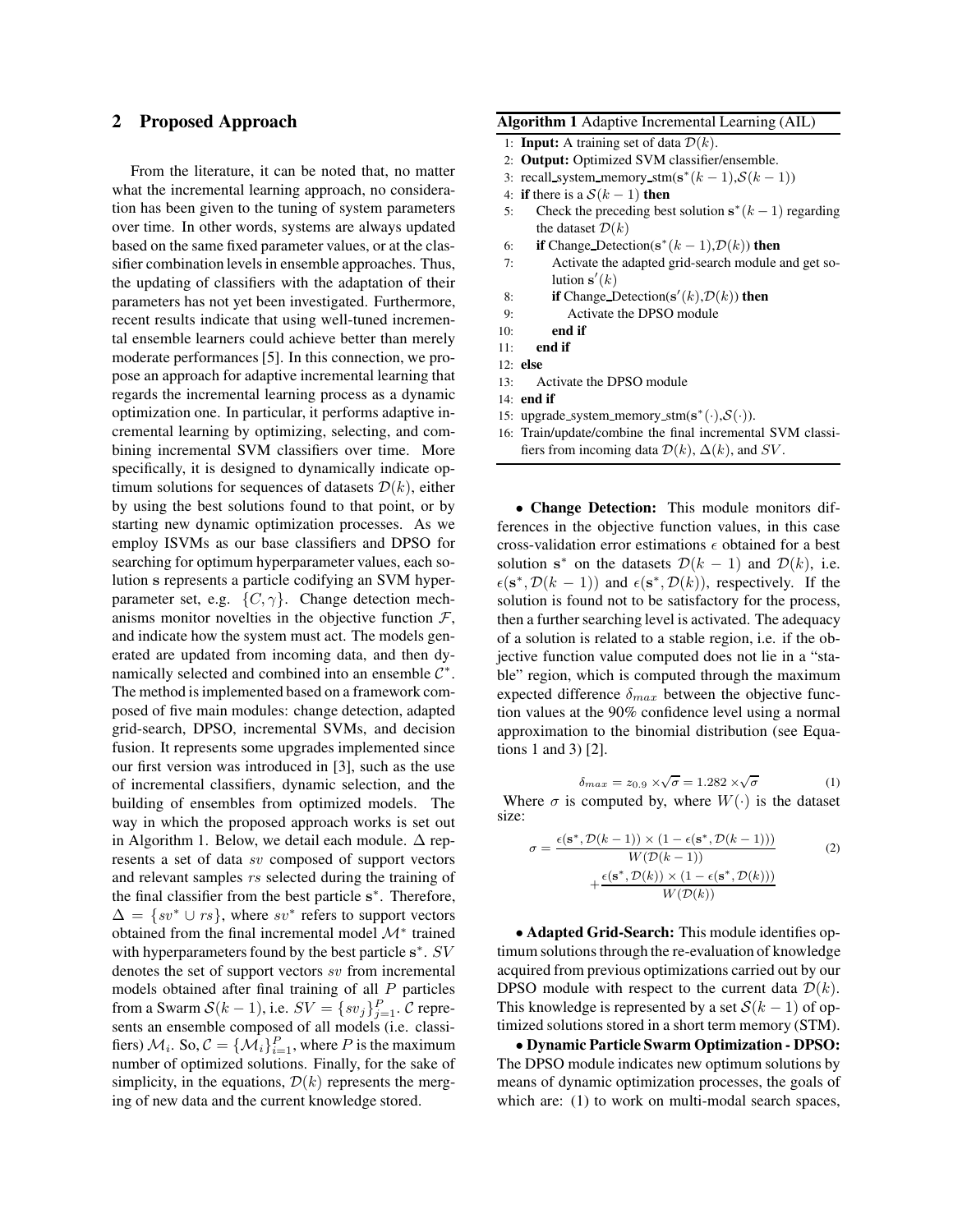and (2) to track changes of fitness landscapes and optimum point positions, since these can vary depending on the incoming data received over time. It is based on the PSO algorithm combined with dynamic optimization techniques. We implement this module so that it is capable of exploring multiple regions in parallel, and is therefore a better fit for functions with possible *multiple local optima*. A full description of this module and detailed explanations about each of the previous modules can be found in [3].

• **Incremental Support Vector Machine - ISVM:** In this study, we implement an incremental SVM version based on the Syed et al. method [6]. As in [6], an incremental SVM model  $\mathcal{M}_i(k)$  is trained on the current training data chunk  $\mathcal{D}(k)$  and its historical support vectors  $sv(k - 1)$  identified from a previous learning event at a given time  $k$ . However, unlike in [6], where only support vectors are stored, our incremental SVM module also retains additional training samples relying on a "relevant region" which exceeds the SVM margins in half of their sizes. Although the storage of additional samples is not a desirable property in incremental learning algorithms, it is necessary, because these additional samples can become support vectors during optimizations of SVM hyperparameters optimization in the future.

• **Decision Fusion Module:** Our dynamic selection strategy is implemented based on a generalization bound introduced in [1]. In this dynamic strategy, only combinations of classifiers that minimize this bound (called the CI measure here) are selected to make up the final ensemble. In particular, this measure is computed as  $CI = \sigma(\tau)/\mu(\tau)^2$ , where  $\sigma$  and  $\mu$  denote the variance and the average calculated over the set of margins  $\tau$  from samples of the current training set respectively. The margin of a sample  $x_i$  represents a degree of confidence in its classification. Basically, it is calculated as the difference between the decision support  $\vartheta$  assigned to the true class t minus the highest support estimated for any other class  $j$ , i.e.  $\tau_i = \vartheta_t(\mathbf{x}_i) - \texttt{max}_{j=1,...,c}$  $j \neq t$  $\{\vartheta_j(\mathbf{x}_i)\}\$ . Here, for a single classifier, the decision support for a class  $j$  is denoted as the posterior probability assigned to it. In the same way, for an ensemble composed of classifiers with output probabilities, the decision support for a class  $j$  is the average over the posterior probabilities assigned to it by each member. The selection process is performed as follows. First, the pool of classifiers  $C(k)$  generated from  $S(k)$  is sorted according to each classifier's individual confidence level (average margins). Then, the selection process starts by adding one classifier at a time until the maximum number of classifiers is reached, i.e. a number of particles  $P$ . Every time a classifier

is added, the CI selection criterion is recomputed. The best ensemble selected  $C^*$  is that with a minimal  $CI$ value. Thus, the key idea is to select the ensemble with the strongest, i.e. highest, confidences, and fewer correlated classifiers over the current training set. Finally, once the best ensemble  $C^*$  has been selected, the classifiers are combined using weighted average voting based on their performances.

## **3. Experimental Protocol**

The following experimental protocol has been carried out to test our adaptive incremental learning approach. First, to characterize the occurrence of population drifts with greater impact, the original training sets were divided into small datasets. The total number of chunks and their sizes were determined based on a minimum number of samples required for each class, which was set to at least 16. Database descriptions and number of chunks used are listed in Table 1. The results represent averages drawn over 10 replications.

**Table 1. Databases used.**

| <b>Databases</b> | # of           | # of            | # of   | <b>Training</b> | <b>Test</b> |  |  |
|------------------|----------------|-----------------|--------|-----------------|-------------|--|--|
|                  | <b>Classes</b> | <b>Features</b> | chunks | <b>Size</b>     | <b>Size</b> |  |  |
| DNA              |                | 180             | 29     | 2,000           | 1,186       |  |  |
| IR-Ship          |                |                 |        | 1,785           | 760         |  |  |
| P?               |                |                 | 120    | 3,856           | 10,000      |  |  |
| Satimage         |                | 36              | 25     | 4435            | 2.000       |  |  |

The following strategies were used for comparison purposes: Batch SVM-PSO, the original training datasets are used for selecting optimum SVM hyperparameters with PSO and generating the final model; Incremental *no-less* classifiers (1-Nearest Neighbor (1-NN) and Naive Bayes (NB)); Incremental SVM (ISVM), where an incremental SVM classifier tailored from [6] is updated from successive data chunks  $\mathcal{D}(k)$ (its hyperparameters are first tuned with PSO over the first data chunk  $\mathcal{D}(1)$ , and then kept fixed over all the other data chunks); our proposed incremental approach in single classifier mode (IS-AIL), ; and Incremental EoC-AIL (IEoC-AIL), our proposed approach in EoC mode. We have used these parameter settings for the optimization algorithm. The swarm sizes were set to 20. The dimensions of the (C and  $\gamma$ ) search space were set to  $[2^{-6}, 2^{14}]$ ,  $[2^{-15}, 2^{10}]$ .

#### **3.1 Results**

We report the generalization errors achieved by each strategy tested in Table 2. The best results are shown in bold. The underlined values indicate when one incremental strategy was significantly better than the others,